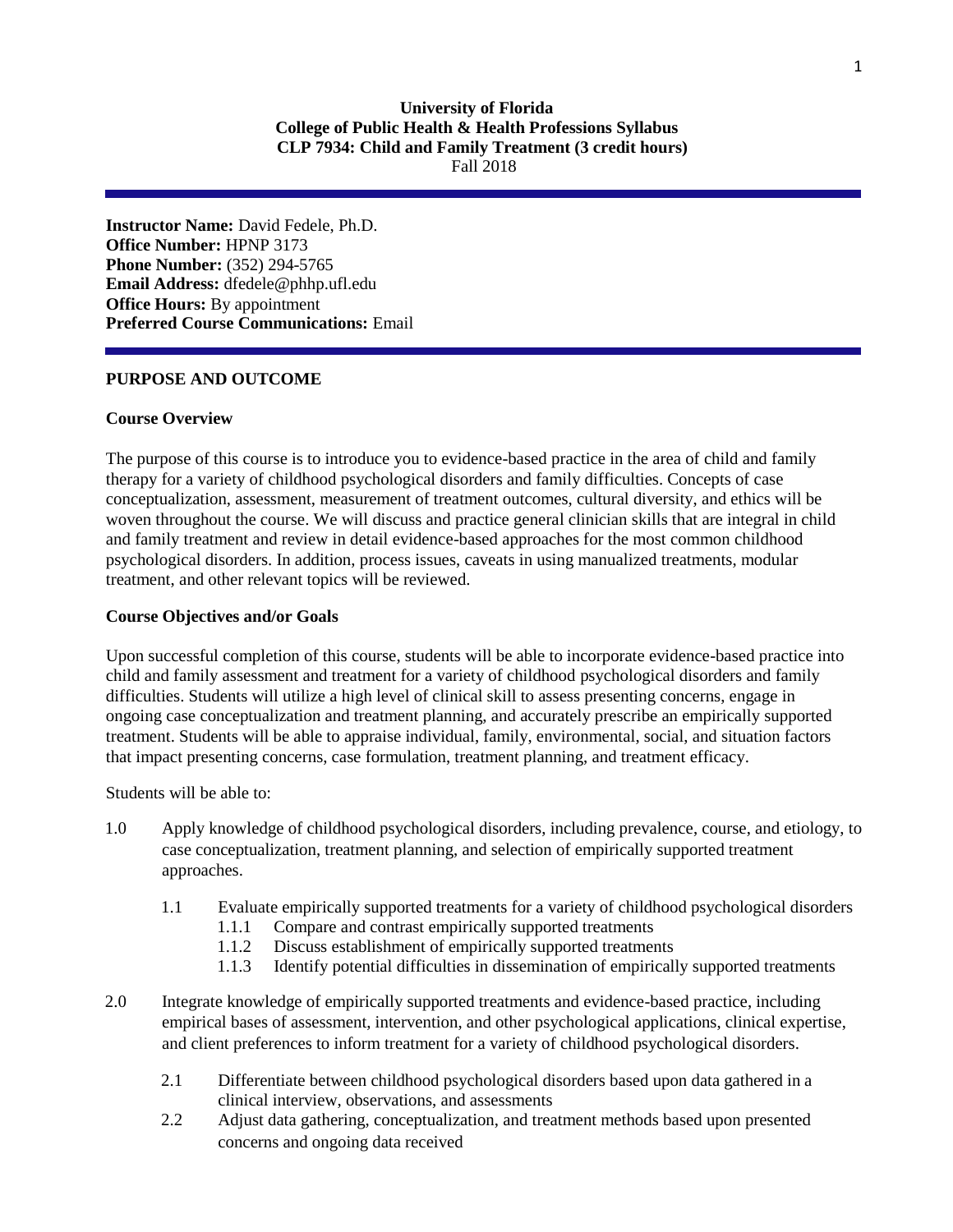- 3.0 Appraise individual, family, environmental, social, and situational factors that may influence the presence of childhood psychological disorders, case conceptualization, treatment planning, and treatment efficacy.
	- 3.1 Assess individual, family, environmental, social, and situational factors in a clinical interview
	- 3.2 Discuss how individual, family, environmental, social, and situational may impact treatment progress and efficacy.

### **Instructional Methods**

### Introduction to Blended Learning

A Blended Learning class uses a mixture of technology and face-to-face instruction to help students maximize their learning. Blended learning typically involves multiple technologies such as E-Learning systems, online video, and web assignments for the communication of information. Knowledge content that would have traditionally been presented during a live class lecture is instead provided online before the live class takes place. This allows more of the face-to-face time to focus on the higher levels of learning. These rich interactions with the instructor can be used to help students think critically, obtain expertise, and practice clinical reasoning.

### Why Blended Learning?

Because health professions highly value the professionals' clinical skills and ability to interpret information in addition to what they know, passive engagement with presentations and rote learning do not adequately prepare students for their respective professions. Blended Learning prepares students for the rigorous requirements of health professions by creating meaningful student/teacher and peer interactions centered in problems and skill sets that resemble those likely to be experienced in the student's chosen field.

### What Does It Mean for Students?

**Students are expected to come to class prepared by completing all out-of-class readings and** 

**assignments.** The coursework outside of class typically lays a foundation of knowledge or gives students practice needed to engage in higher levels of learning during live class sessions. During the face-to-face class time, students practice critical skills used by health professionals – critical thinking, problem solving, collaborating, and/or applying concepts gained from the out-of-class assignments to real-world examples. If students are not prepared for the face-to-face sessions, they will likely struggle to reach the higher learning goals of the course. When students come prepared, they can be active participants throughout the blended learning course experience, which will help them master course material and maintain what they have learned beyond the end of the course.

## **DESCRIPTION OF COURSE CONTENT**

#### **Topical Outline/Course Schedule**

| Week | Dates(s) | <b>Topic</b>                                           |  |  |  |  |  |  |  |  |  |  |
|------|----------|--------------------------------------------------------|--|--|--|--|--|--|--|--|--|--|
|      | 8/27     | <b>Evidence-based Treatments</b>                       |  |  |  |  |  |  |  |  |  |  |
|      |          | • Empirically supported treatments                     |  |  |  |  |  |  |  |  |  |  |
|      |          | • Evidence-based practice                              |  |  |  |  |  |  |  |  |  |  |
|      |          | • How do ESTs compare to other treatments?             |  |  |  |  |  |  |  |  |  |  |
|      |          | • When and why do ESTs falter?                         |  |  |  |  |  |  |  |  |  |  |
|      |          | <b>Canvas Assignment</b>                               |  |  |  |  |  |  |  |  |  |  |
|      |          | • Canvas community building                            |  |  |  |  |  |  |  |  |  |  |
|      |          | • Canvas discussion – Problems and solutions with ESTs |  |  |  |  |  |  |  |  |  |  |
|      | 9/3      | No Class – Labor Day                                   |  |  |  |  |  |  |  |  |  |  |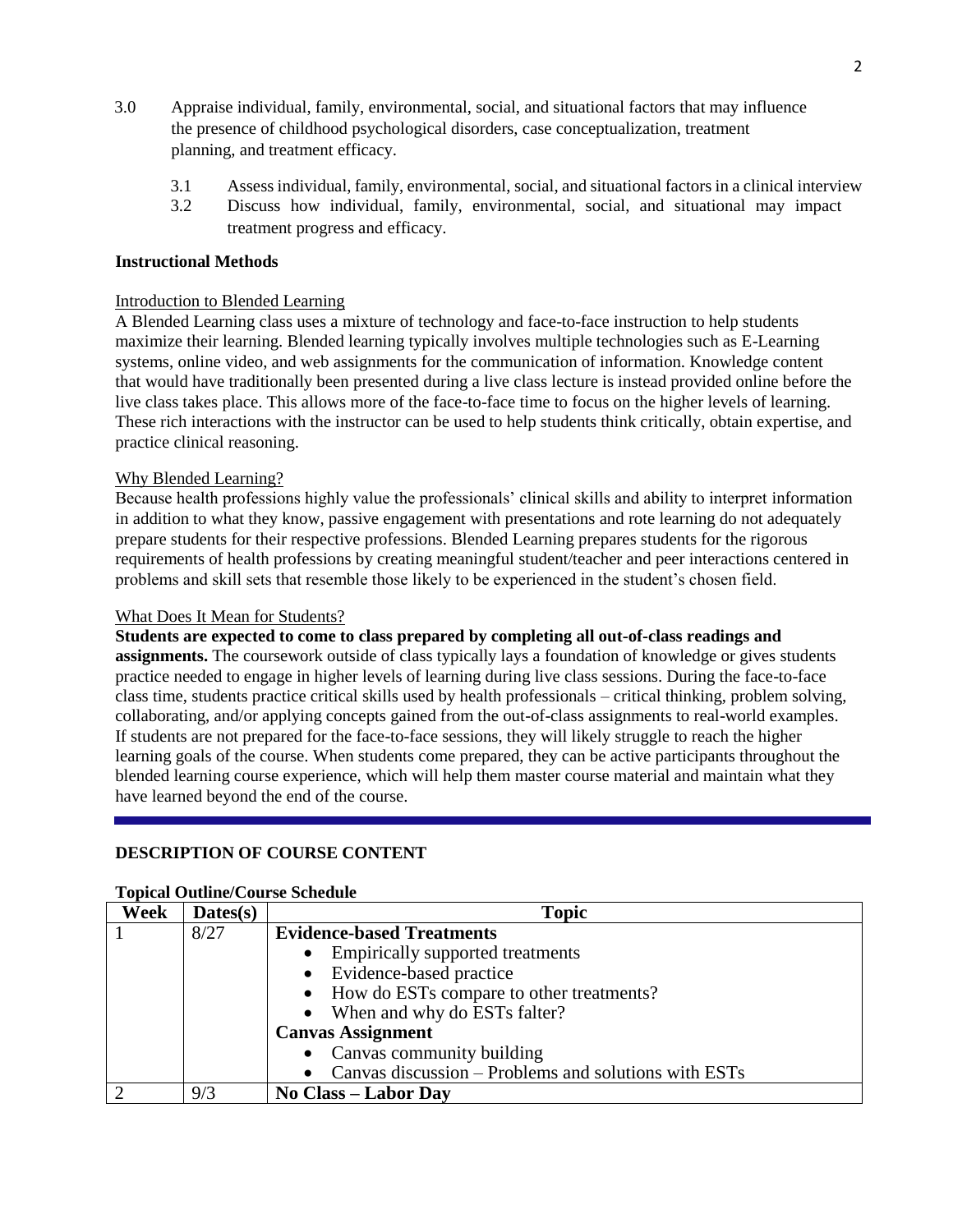| 3  | 9/10  | <b>Clinical Interviewing</b>                              |
|----|-------|-----------------------------------------------------------|
|    |       | Clinical interviewing for children and families           |
|    |       | Confidentiality<br>٠                                      |
|    |       | Therapeutic alliance<br>$\bullet$                         |
|    |       | <b>Treatment Planning</b>                                 |
|    |       | Assessment                                                |
|    |       | Case conceptualization<br>٠                               |
|    |       | Presenting a treatment plan                               |
| 4  | 9/17  | <b>CBT Basics for Children &amp; Adolescents</b>          |
|    |       | <b>CBT</b> 101                                            |
|    |       | Identifying and connecting thoughts, feelings, & behavior |
|    |       | Socratic questioning                                      |
|    |       | <b>Canvas Assignment</b>                                  |
|    |       | CBT homework exercise                                     |
| 5  | 9/24  | <b>Behavioral Activation and 3rd Wave CBT</b>             |
|    |       | Behavioral activation<br>$\bullet$                        |
|    |       | Mindfulness-based approaches<br>$\bullet$                 |
|    |       | Acceptance and commitment therapy                         |
| 6  | 10/1  | <b>Disruptive and Conduct Disorders</b>                   |
|    |       | <b>ADHD &amp; ODD</b>                                     |
|    |       | Parent management training                                |
|    |       | Medication, therapy, or both?                             |
|    |       | <b>Student Presentation</b>                               |
|    |       | Parent-child interaction therapy                          |
| 7  | 10/8  | <b>Anxiety Disorders - Part I</b>                         |
|    |       | Anxiety Psychoeducation                                   |
|    |       | Core treatment components                                 |
|    |       | <b>Student Presentation</b>                               |
|    |       | Social anxiety disorder<br>$\bullet$                      |
| 8  | 10/15 | <b>Anxiety Disorders - Part II</b>                        |
|    |       | Pediatric OCD                                             |
|    |       | <b>Student Presentation</b>                               |
|    |       | Selective mutism                                          |
| 9  | 10/22 | <b>Depression</b>                                         |
|    |       | Treatment strategies                                      |
|    |       | Suicidality/risk assessment                               |
|    |       | Medications                                               |
|    |       | Strategies for treatment resistant patients               |
|    |       | Self-harm                                                 |
|    |       | <b>Student Presentation</b>                               |
|    |       | Interpersonal therapy                                     |
| 10 | 10/29 | <b>Student Presentation</b>                               |
|    |       | Dialectical behavior therapy                              |
|    |       | Pediatric bipolar<br>$\bullet$                            |
|    |       | Tic disorders                                             |
| 11 | 11/5  | Guest Lecture - Dr. Joy Gabrielli                         |
|    |       | <b>PTSD</b>                                               |
|    |       | <b>Canvas Assignment</b>                                  |
|    |       | <b>TFCBT</b> certificate<br>$\bullet$                     |
| 12 | 11/12 | No Class - Veteran's Day                                  |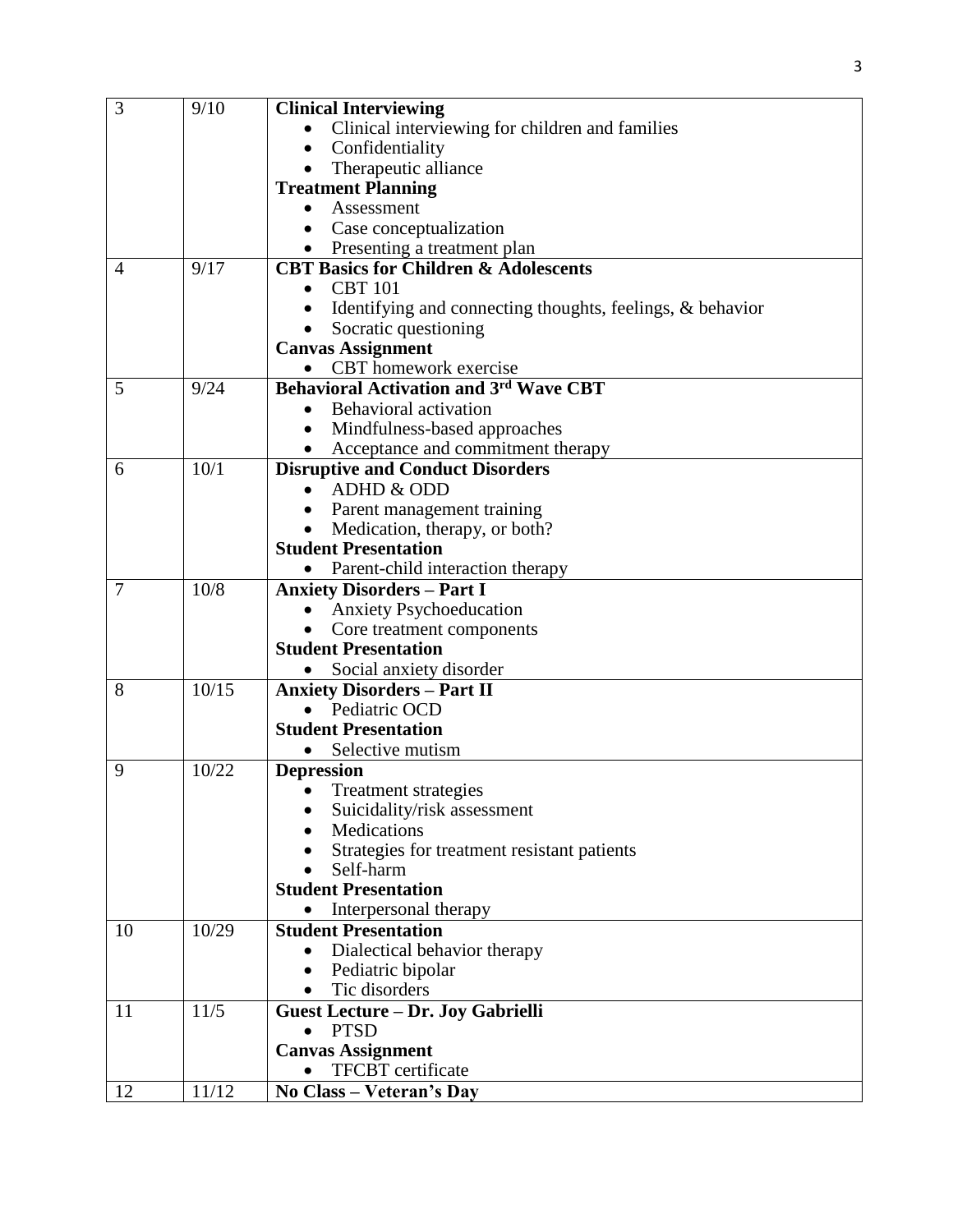| 13 | 11/19 | <b>Family Treatment</b>                   |  |  |  |  |  |  |  |  |
|----|-------|-------------------------------------------|--|--|--|--|--|--|--|--|
|    |       | • Common treatment strategies             |  |  |  |  |  |  |  |  |
|    |       | Common difficult situations               |  |  |  |  |  |  |  |  |
|    |       | Ethics                                    |  |  |  |  |  |  |  |  |
|    |       | <b>Canvas Assignment</b>                  |  |  |  |  |  |  |  |  |
|    |       | • Reengaging parents in treatment         |  |  |  |  |  |  |  |  |
| 14 | 11/26 | <b>Guest Lecture - Dr. Brenda Wiens</b>   |  |  |  |  |  |  |  |  |
|    |       | • School accommodations                   |  |  |  |  |  |  |  |  |
|    |       | School consultation                       |  |  |  |  |  |  |  |  |
|    |       | <b>Canvas Assignment</b>                  |  |  |  |  |  |  |  |  |
|    |       | Engaging schools in treatment             |  |  |  |  |  |  |  |  |
| 15 | 12/3  | <b>Diversity Issues</b>                   |  |  |  |  |  |  |  |  |
|    |       | Efficacious treatments for minority youth |  |  |  |  |  |  |  |  |
|    |       | Cultural tailoring                        |  |  |  |  |  |  |  |  |
| 16 | 12/10 | Final Exam – Oral Case Study              |  |  |  |  |  |  |  |  |

# **Course Materials and Technology**

## **Text book (optional):**

Weisz, J. R., & Kazdin, A. E. (Eds.). (2017). *Evidence-based psychotherapies for children and adolescents* (3rd ed.). New York, NY: The Guilford Press.

## **Canvas:**

Weekly course readings will be posted on Canvas, the learning management system supported by the University of Florida. Students are expected to check Canvas on a daily basis for readings, announcements, course modifications, and other relevant materials.

For issues with technical difficulties for E-learning please contact the UF Help Desk at:

- [Learning-support@ufl.edu](file:///C:/C/Users/hackg/Desktop/Learning-support@ufl.edu)
- $\bullet$  (352) 392-HELP select option 2
- <https://lss.at.ufl.edu/help.shtml>

# **ACADEMIC REQUIREMENTS AND GRADING**

## **1. Quizzes (100 total points)**

There will be 10 quizzes during the semester to assess your understanding of the assigned reading materials. Each quiz is worth 10 points. Students will have at least 24 hours before class to take a quiz.

## **2. Canvas Discussions (75 total points)**

## **Problems (and hopefully solutions) with ESTs? (25 points)**

We have reviewed how treatments are classified as empirically supported and the movement of psychology towards evidence-based practice. As indicated in our class discussion and readings, although this movement has numerous benefits, it is not without some challenges. Several criticisms or qualifications of the evidence-based practice movement were discussed in class. Additionally, Lambert (2011) discussed a number of barriers to implementing ESTs. Taking into account the pros and cons of empirically supported treatments and evidencebased practice and potential implementation barriers, please answer the following questions.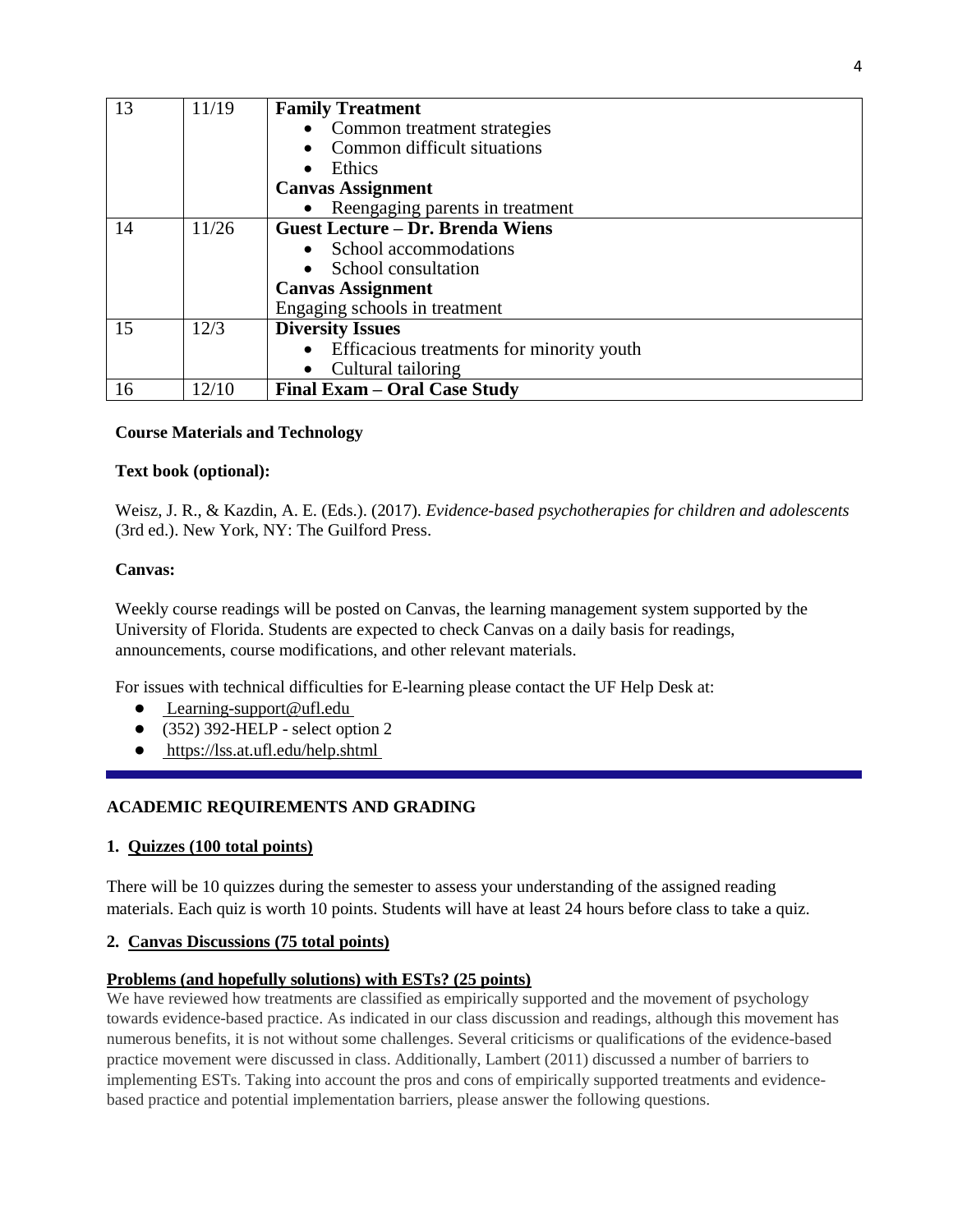## **Initial Post**

- Which con or barrier to further advancing ESTs or evidence-based practice initiative was the most interesting or surprising to you? Why?
- What are some potential solutions for the barriers to empirically supported treatments and the advancement of evidence-based practice? Indicating that additional research is needed is fine, however, please be specific. What types of studies? With what population? At what location? Also, think outside a research-limited framework. What are potential solutions on a more macro or societal level?
- In a related vein, if the field of psychology is interested in further dissemination of empirically supported treatments how do you suggest we do so?

## **Response Post**

• Please respond to a peer's post with your thoughts about their response. How is their solution or method for dissemination of ESTs similar or different from yours? Do you agree or disagree with their potential solutions? Why or why not?

# **Engaging Schools in Treatment (25 points)**

Multisystemic Therapy and the Incredible Years program have proven to be effective for children and adolescents with aggressive behavior and conduct disorder. A shared component across both empirically supported treatments is their engagement of multiple systems, especially the school system. With that information in mind, please answer the following questions.

## **Initial Post**

- Have you had the opportunity to try to engage teachers in treatment? If so, briefly describe your experience (e.g., level of difficulty, responsiveness of teacher).
- What barriers did you encounter in engaging teachers in treatment? If you have not had these opportunities yet, what barriers do you anticipate encountering in these situations?
- What do you think are some helpful ways to attempt to engage teachers in treatment? In other words, how do you think you would go about having a teacher more involved in treatment?

## **Response Post**

• Please respond to a peer's post with your thoughts about their response. What did you learn from their post? Do you have any constructive thoughts on their methods to engage teachers? Have your experiences been similar to theirs?

# **Reengaging Families in Treatment (25 points)**

Chorpita (2007) reviews several reasons why families may become disengaged in treatment including encountering obstacles and balancing treatment with other competing demands. This chapter also mentions several possible solutions to reengaging families in treatment. Please answer the following questions:

## **Initial Post**

- Have you had parents or families become disengaged from treatment? If so, briefly describe your experience.
- Using Chorpita (2007) as a guide, what barriers have encountered in engaging families in treatment? If you have not had these opportunities yet, what barriers do you anticipate encountering with families and why?
- Of the listed solutions in the Chorpita (2007) chapter, what do you think is the most helpful ways to attempt to engage parents?

## **Response Post**

Please respond to a peer's post with your thoughts about their response. What did you learn from their post? Have your experiences been similar to theirs? Have you tried the solution they picked from the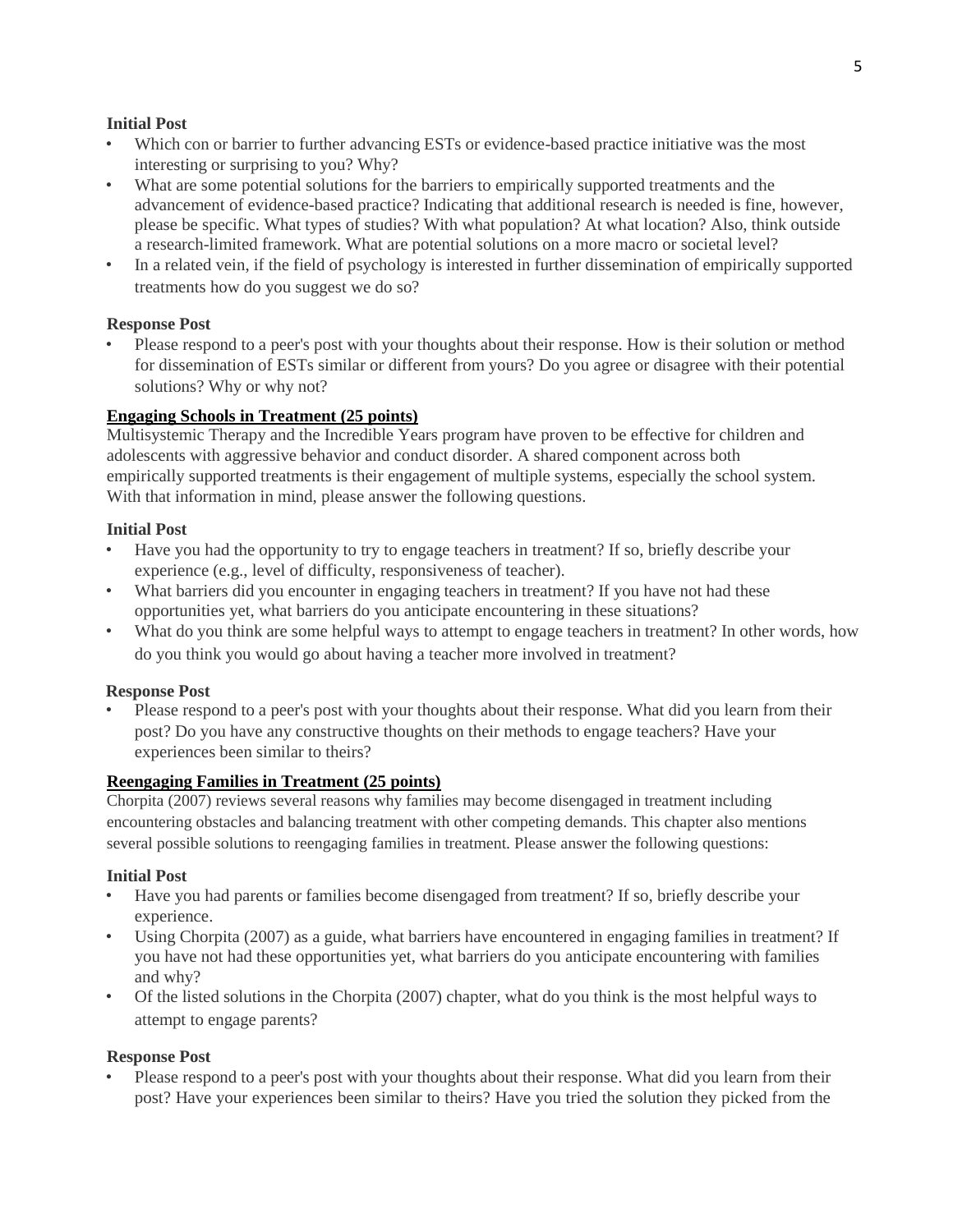chapter and had good (or bad) results?

## **3. Assignments (50 total points)**

## **CBT Homework Exercise (25 points)**

Cognitive behavioral therapy (CBT) often includes a homework component. Over the course of your training career you will ask patients to complete a variety of homework tasks including monitoring forms and behavioral exercises. A commonly used homework assignment in CBT is mood and relaxation (or pleasurable event) tracking. This assignment will entail you completing this form self-monitoring form from a stress management protocol ( [Link](http://global.oup.com/us/companion.websites/fdscontent/uscompanion/us/pdf/treatments/Daily_Self_Monitoring_Sheet.pdf)). You can select what sort of relaxation practice you want to engage in (e.g., PMR, diaphragmatic breathing). You should make your best effort to keep as accurate of a log as possible by completing the log each day.

Please briefly answer the following questions after completing the monitoring form. No more than two double-spaced pages of text.

- Describe your ability to complete the self-monitoring form each day (be honest).
- What were some of the barriers you encountered to completing the log and/or engaging in relaxation practice?
- Did it make a difference when you were able to engage in a relaxation practice? Why or why not? Did you notice any patterns for times that it was effective?
- Did this assignment change your perspective on patients completing homework assignments? If so, how?

## **Trauma Focused CBT Training (25 points)**

Each student is required to take the Trauma-Focused CBT continuing education course provided without cost online at<http://tfcbt.musc.edu/>. This is an extensive website; there are nine modules that you must complete on the website for this assignment. All modules (i.e., the entire course) must be completed in order to receive credit for this assignment. A Certificate of Completion is available for printing when you submit the final evaluation. Please upload that certificate into Canvas to receive credit. Students must provide this certificate by **November 14th**. Students are encouraged to begin the training well in advance of our discussion of TF CBT to allow adequate time to complete the training.

## **4. Class Presentation (125 points)**

Each student will conduct an in-class presentation on a childhood psychological disorder or empirically supported treatment. Presentations should include the following components and last approximately 45 minutes. Students are required to post presentation material and their resources document (see below) the evening before class so that others can access material in advance.

Students will sign-up for a presentation of their choice on the first day of class. In the event that a student wishes to alter their presentation date, it is the responsibility to receive instructor approval and subsequently identify another student willing to change dates and their topic.

## **Content**

The presentation should be based on a recent review of the literature (e.g., journal articles, treatment manuals) on the student's chosen topic.

- Disorder presentations: Students are expected to provide an overview of the disorder, methods for assessment, and relevant information on empirically supported treatments.
- Treatment presentations: Students are expected to provide an overview of the treatment, core treatment components, and the state of the treatment evidence.

# **Class Activity**

Students are required to include a brief class activity as part of their presentation. This can include having the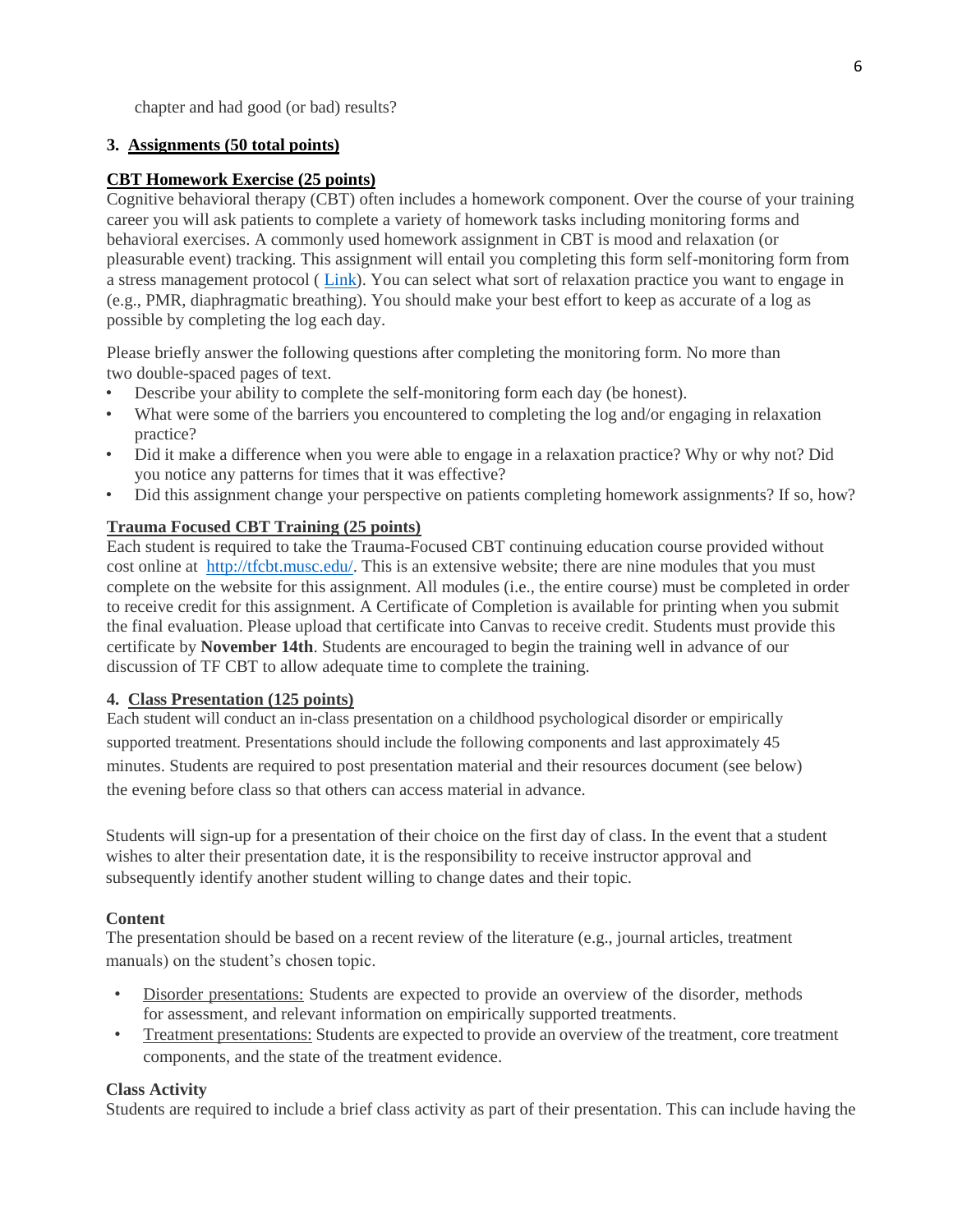class complete a common strategy used in a treatment, role-playing a particular technique, or another creative activity related to the presentation.

### **Resources Document**

Students should compile a one page handout of helpful resources to disseminate to the class. This can include organizational websites, links to videos explaining the disorder and/or treatment, therapy resources, and citations for key manuals, articles, or chapters.

## **5. Oral Case Study Final Exam (150 points)**

Each student will complete an oral final examination. This examination will involve the student responding to questions pertaining to a single case scenario. To be fair, students will be randomly assigned a case scenario at the beginning of the oral exam (e.g., student will choose a number that is then tied to a specific scenario); thus you will not know the scenario before the exam. Scenarios will tap a psychological disorder and general therapeutic strategies discussed in class. Students can expect to receive questions in the broad content areas listed in the rubric. Questions will tap constructs, issues, and information that a developing clinician would be expected to understand.

## **Students should not discuss the content of their particular case scenario with other students until after all students have completed their oral examination.**

This examination will be scheduled by appointment with the course instructor; therefore, the exam will occur only in the presence of the course instructor (not the entire class). Each appointment will last approximately 30 minutes.

### **Grading**

| <b>Requirement</b>                                        | Due date     | % of final grade |  |  |  |
|-----------------------------------------------------------|--------------|------------------|--|--|--|
| Discussion – Problems (and hopefully solutions) with ESTs | September 9  | 5%               |  |  |  |
| Assignment – CBT Homework Exercise                        | September 17 | 5%               |  |  |  |
| Assignment - Trauma-Focused CBT Training                  | November 5   | 5%               |  |  |  |
| Discussion – Reengaging Parents in Treatment              | November 19  | 5%               |  |  |  |
| Discussion – Engaging Schools in Treatment                | November 26  | 5%               |  |  |  |
| Quizzes                                                   | <b>TBD</b>   | 20%              |  |  |  |
| Assignment – Class Presentation                           | TBD          | 25%              |  |  |  |
| Final Exam - Oral Case Study                              | December 10  | 30%              |  |  |  |

Point system used (i.e., how do course points translate into letter grades).

| <b>Points</b>   | $463-$ | 448- | $433 -$ | $413-$ | 398-  | 383- | $363 -$ | 348- | $333 -$ | $313 -$ | 298- | <b>Below</b> |
|-----------------|--------|------|---------|--------|-------|------|---------|------|---------|---------|------|--------------|
| earned          | 500    | 462  | 447     | 446    | 412   | 397  | 382     | 362  | 347     | 332     | 312  | 297          |
| Letter<br>Grade | A      | $A-$ | $B+$    | B      | $B -$ | ◡    | ◡       |      |         |         |      | E            |

Please be aware that a C- is not an acceptable grade for graduate students. A grade of C counts toward a graduate degree only if an equal number of credits in courses numbered 5000 or higher have been earned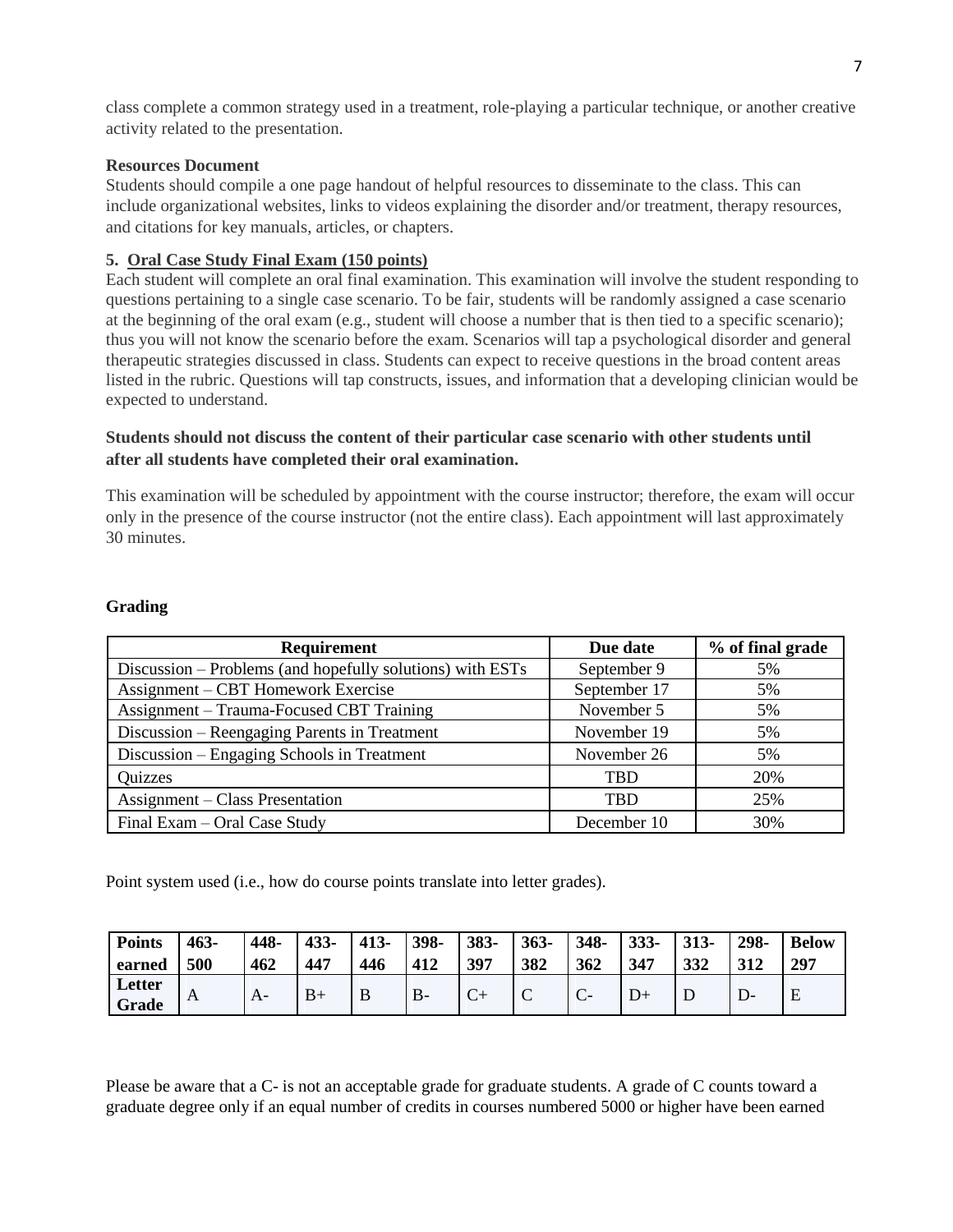with an A.

| Letter        | A   | <b>A</b> - | $B+$             | B               | <b>B-</b> | ◡+   |     | U-   | $D+$ | ┻   | D-   | E   | WF      |     | <b>NG</b> | $\mathbf{C}$<br><u>.э</u> |
|---------------|-----|------------|------------------|-----------------|-----------|------|-----|------|------|-----|------|-----|---------|-----|-----------|---------------------------|
| Grade         |     |            |                  |                 |           |      |     |      |      |     |      |     |         |     |           | <b>TT</b><br>◟            |
| Grade         | 4.0 | 3.67       | $\Omega$<br>3.33 | $\Omega$<br>J.U | 2.67      | 2.33 | 2.0 | 1.67 | 1.33 | 1.0 | 0.67 | 0.0 | $0.0\,$ | 0.0 | 0.0       | 0.0                       |
| <b>Points</b> |     |            |                  |                 |           |      |     |      |      |     |      |     |         |     |           |                           |

For greater detail on the meaning of letter grades and university policies related to them, see the Registrar's Grade Policy regulations at:

[http://catalog.ufl.edu/ugrad/current/regulations/info/grades.aspx](http://catalog.ufl.edu/ugrad/current/regulations/info/grades.asp)

## **Exam Policy**

Each student will complete a final oral examination (worth 155 points). This examination will involve the student responding to questions pertaining to a single case scenario. Students will be randomly assigned a case scenario at the beginning of the oral exam (e.g., student will choose a number that is then tied to a specific scenario); thus you will not know the scenario before the exam. Scenarios will tap a psychological disorder and general therapeutic strategies discussed in class. Students can expect to receive questions in the broad content areas listed in the rubric. Questions will tap constructs, issues, and information that a developing clinician would be expected to understand. Students will schedule an exam time with the instructor.

## **Policy Related to Make up Exams or Other Work**

Students who must miss an assignment or exam deadline because of conflicting professional or personal commitment must make prior arrangements with the instructor. If an examination must be missed because of illness, a doctor's note is required.

Requirements for class attendance and make-up exams, assignments, and other work in this course are consistent with university policies that can be found in the online catalog at:

## <https://catalog.ufl.edu/ugrad/current/regulations/info/attendance.aspx>

Any requests for make-ups due to technical issues MUST be accompanied by the ticket number received from LSS when the problem was reported to them. The ticket number will document the time and date of the problem. You MUST e-mail your instructor within 24 hours of the technical difficulty if you wish to request a make-up.

## **Policy Related to Required Class Attendance**

Attendance is expected as a part of the student's professional training. Students are expected to arrive for class on time and to remain for the full class period. Students needing to miss class should make prior arrangements with the instructor.

Please note all faculty are bound by the UF policy for excused absences. For information regarding the UF Attendance Policy see the Registrar website for additional details:

<https://catalog.ufl.edu/ugrad/current/regulations/info/attendance.aspx>

# **STUDENT EXPECTATIONS, ROLES, AND OPPORTUNITIES FOR INPUT**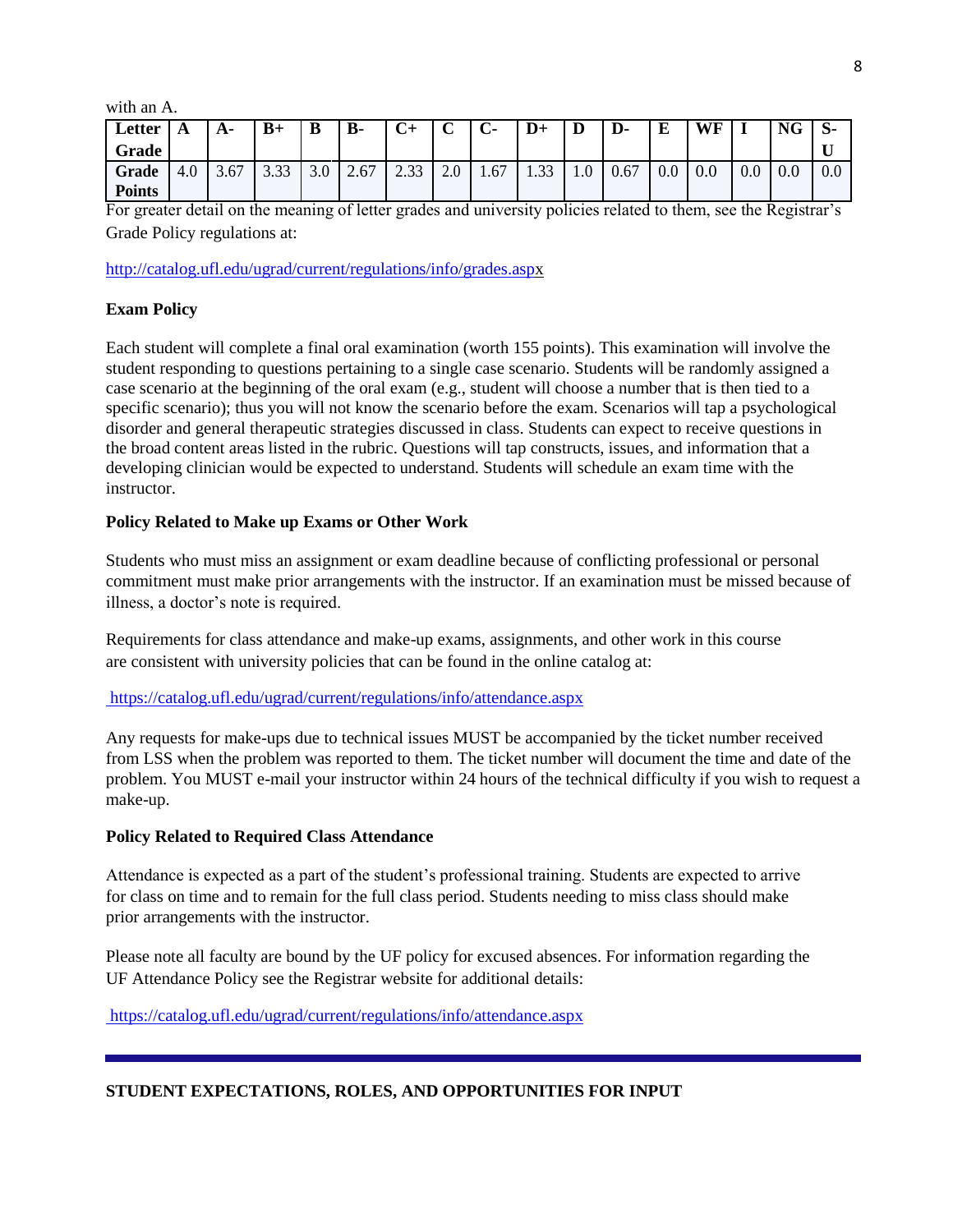#### **Expectations Regarding Course Behavior**

Please refrain from using cell phones or any other electronic devices during class as it is distracting and inconsiderate of other students and the instructor. Laptop use is acceptable for note taking or presenting. However, do not browse other websites during class time. It is expected that students will be engaged and actively participate during class. Do not arrive late to class or disrupt the class as it is distracting and inconsiderate of other students and the instructor.

To the extent permitted by facility rules and restrictions, you may bring food and/or beverages to class as long as it does not interfere with your ability to work and/or participate in class and as long as it does not interfere with or your classmates' ability to work and participate in class. You will be expected to clean-up after yourself and dispose of all trash before leaving the classroom.

#### **Inclusive Learning Environment**

Public health and health professions are based on the belief in human dignity and on respect for the individual. As we share our personal beliefs inside or outside of the classroom, it is always with the understanding that we value and respect diversity of background, experience, and opinion, where every individual feels valued. We believe in, and promote, openness and tolerance of differences in ethnicity and culture, and we respect differing personal, spiritual, religious and political values. We further believe that celebrating such diversity enriches the quality of the educational experiences we provide our students and enhances our own personal and professional relationships. We embrace The University of Florida's Non-Discrimination Policy, which reads, "The University shall actively promote equal opportunity policies and practices conforming to laws against discrimination. The University is committed to non-discrimination with respect to race, creed, color, religion, age, disability, sex, sexual orientation, gender identity and expression, marital status, national origin, political opinions or affiliations, genetic information and veteran status as protected under the Vietnam Era Veterans' Readjustment Assistance Act." If you have questions or concerns about your rights and responsibilities for inclusive learning environment, please see your instructor or refer to the Office of Multicultural & Diversity Affairs website: [www.multicultural.ufl.edu](http://www.multicultural.ufl.edu/)

#### **Communication Guidelines**

As a blended learning class, it is imperative that students check email and the Canvas website often (i.e., once daily). Students are expected to participate in graded online discussions on various topics throughout the course. Please reference the applicable assignment rubrics for online discussions for a clear outline of what is expected with regard to posts and replies. In addition, please see the following resource for guidelines on online course etiquette:

[http://teach.ufl.edu/wp-content/uploads/2012/08/NetiquetteGuideforOnlineCourses.pdf.](http://teach.ufl.edu/wp-content/uploads/2012/08/NetiquetteGuideforOnlineCourses.pdf)

#### **Academic Integrity**

Students are expected to act in accordance with the University of Florida policy on academic integrity. As a student at the University of Florida, you have committed yourself to uphold the Honor Code, which includes the following pledge:

# "**We, the members of the University of Florida community, pledge to hold ourselves and our peers to the highest standards of honesty and integrity**."

You are expected to exhibit behavior consistent with this commitment to the UF academic community, and on all work submitted for credit at the University of Florida, the following pledge is either required or implied:

10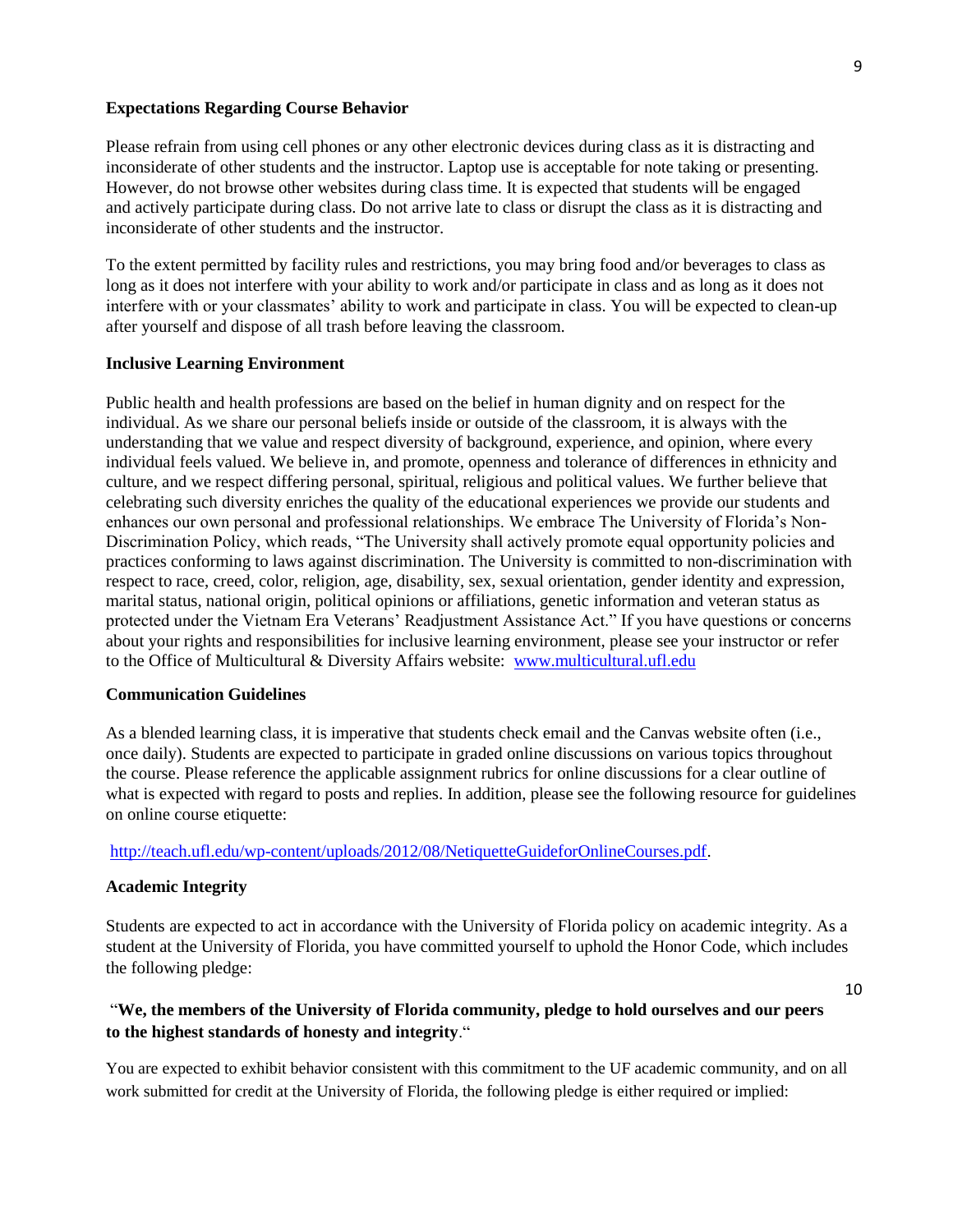## **"On my honor, I have neither given nor received unauthorized aid in doing this assignment."**

It is your individual responsibility to know and comply with all university policies and procedures regarding academic integrity and the Student Honor Code. Violations of the Honor Code at the University of Florida will not be tolerated. Violations will be reported to the Dean of Students Office for consideration of disciplinary action. For additional information regarding Academic Integrity, please see Student Conduct and Honor Code or the Graduate Student Website for additional details:

[https://www.dso.ufl.edu/sccr/process/student-conduct-honor](https://www.dso.ufl.edu/sccr/process/student-conduct-honor-code/)[code/](https://www.dso.ufl.edu/sccr/process/student-conduct-honor-code/)<http://gradschool.ufl.edu/students/introduction.html>

Please remember cheating, lying, misrepresentation, or plagiarism in any form is unacceptable and inexcusable behavior.

### **Online Faculty Course Evaluation Process** *optional in UF Template*

Students are expected to provide feedback on the quality of instruction in this course by completing online evaluations at [https://evaluations.ufl.edu](https://evaluations.ufl.edu/) so make sure you include a statement regarding the value and expectation for student participation in course evaluations. We suggest you include a comment regarding how you will use the evaluations (e.g. to make specific improvements to the course and teaching style, assignments, etc.). It is also important to make some statement regarding the direct influence they have on faculty tenure and promotion, so your input is valuable. Evaluations are typically open during the last two or three weeks of the semester, but students will be given specific times when they are open. Summary results of these assessments are available to students at [https://evaluations.ufl.edu/results/](https://evaluations.ufl.edu/results/Â )

# **SUPPORT SERVICES**

#### **Accommodations for Students with Disabilities**

If you require classroom accommodation because of a disability, you must register with the Dean of Students Office [http://www.dso.ufl.edu](http://www.dso.ufl.edu/) within the first week of class. The Dean of Students Office will provide documentation to you, which you then give to the instructor when requesting accommodation. The College is committed to providing reasonable accommodations to assist students in their coursework.

#### **Counseling and Student Health**

Students sometimes experience stress from academic expectations and/or personal and interpersonal issues that may interfere with their academic performance. If you find yourself facing issues that have the potential to or are already negatively affecting your coursework, you are encouraged to talk with an instructor and/or seek help through University resources available to you.

- The Counseling and Wellness Center 352-392-1575 offers a variety of support services such as psychological assessment and intervention and assistance for math and test anxiety. Visit their web site for more information: [http://www.counseling.ufl.edu.](http://www.counseling.ufl.edu/) On line and in person assistance is available.
- You Matter We Care website[: http://www.umatter.ufl.edu/.](http://www.umatter.ufl.edu/) If you are feeling overwhelmed or stressed, you can reach out for help through the You Matter We Care website, which is staffed by Dean of Students and Counseling Center personnel.
- The Student Health Care Center at Shands is a satellite clinic of the main Student Health Care Center located on Fletcher Drive on campus. Student Health at Shands offers a variety of clinical services. The clinic is located on the second floor of the Dental Tower in the Health Science Center. For more information, contact the clinic at 392-0627 or check out the web site at[: https://shcc.ufl.edu/](https://shcc.ufl.edu/)